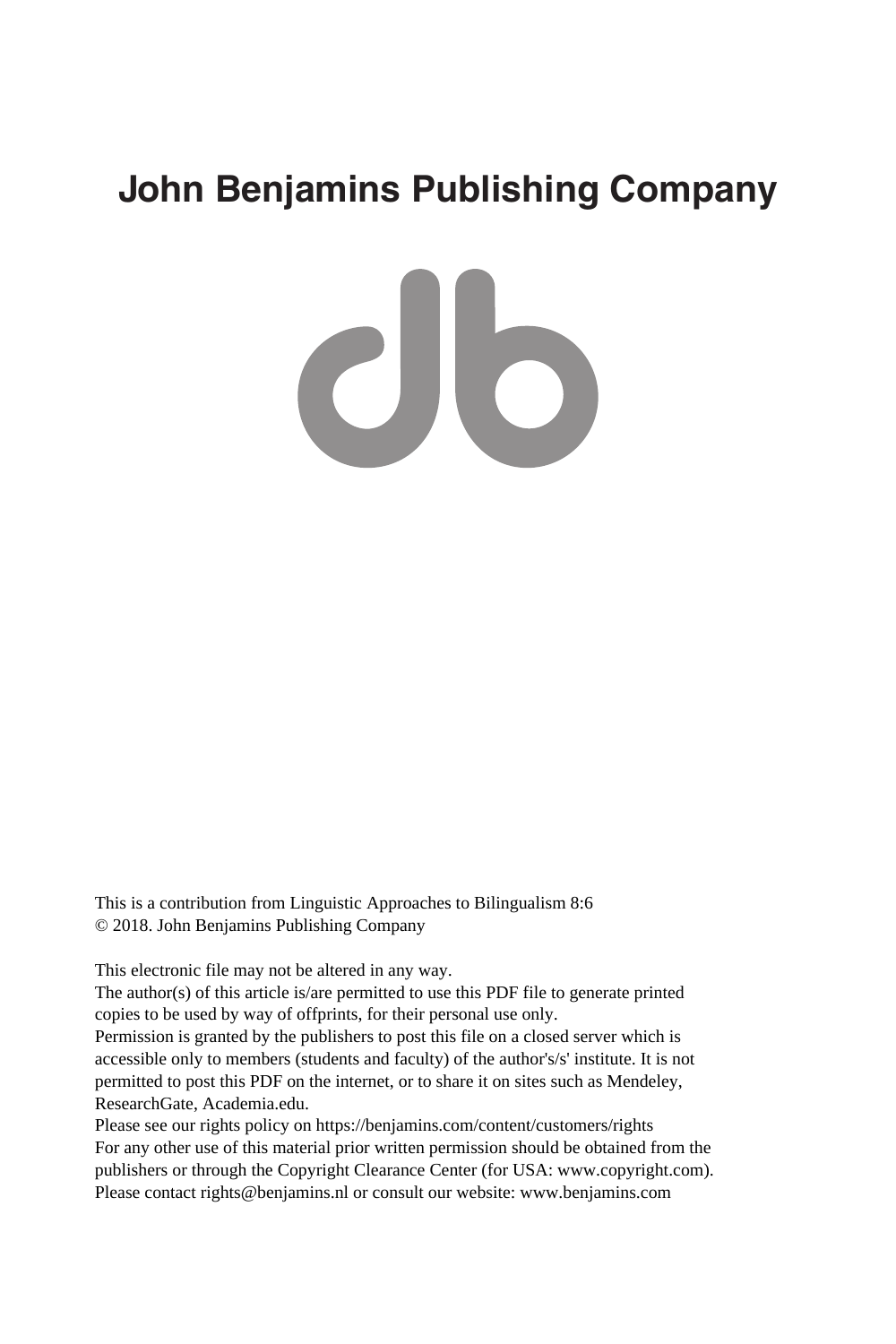# **The sufficiency principle hyperinflates the price of productivity**

Adele E. Goldberg Princeton University

[Yang's \(2016\)](#page-5-0) *Price of Linguistic Productivity* (*PoLP*) and the target article in this volume ([Yang, 2018\)](#page-5-1) offer a proposed solution to the issue of how learners recognize when constructions (or "rules") may be used productively. For example, the English prefix, *pre-*, is productive insofar as it can be applied to any noun or proper name that can be construed to evoke a temporal onset (*pre-children, pre-tornado, pre-Jon Stewart…*). The suffix *-ness* which can be applied to adjectives to create nouns can also be applied productively (*crumbliness dingbattiness),* even though the productive suffix has a number of exceptions (*??youngness; ??honestness*). Yang suggests that productivity is determined by the following three key numbers:

- 1. the number of cases which potentially follow a rule: N
- 2. the number of witnessed exceptions to a rule: e
- 3. the number of witnessed rule-following cases: M

In particular, Tolerance and Sufficiency principles are claimed to provide a ceiling on the number of exceptions, and a floor on the number of cases witnessed following a rule (14):

Tolerance Principle (TP):  $e \le N/lnN$ Sufficiency Principle (SP):  $M \ge N - N / lnN$  (equivalently,  $N - M \le N / lnN$ )

Challenges to the Tolerance Principle are addressed elsewhere (see [Kapatsinski,](#page-5-2)  [this volume;](#page-5-2) [Goldberg, in press\)](#page-5-3), so this brief note will focus on the Sufficiency Principle (SP), which I argue is unrealistically demanding. The SP specifies the number of cases that must be witnessed following a rule (M) before the rule can be extended for use with other words. Yang [\(2016](#page-5-0), p. 177) clarifies, "Before the positive evidence is sufficient – when M sits below the sufficiency threshold – learners lexicalize all M items and does [sic] not generalize beyond them."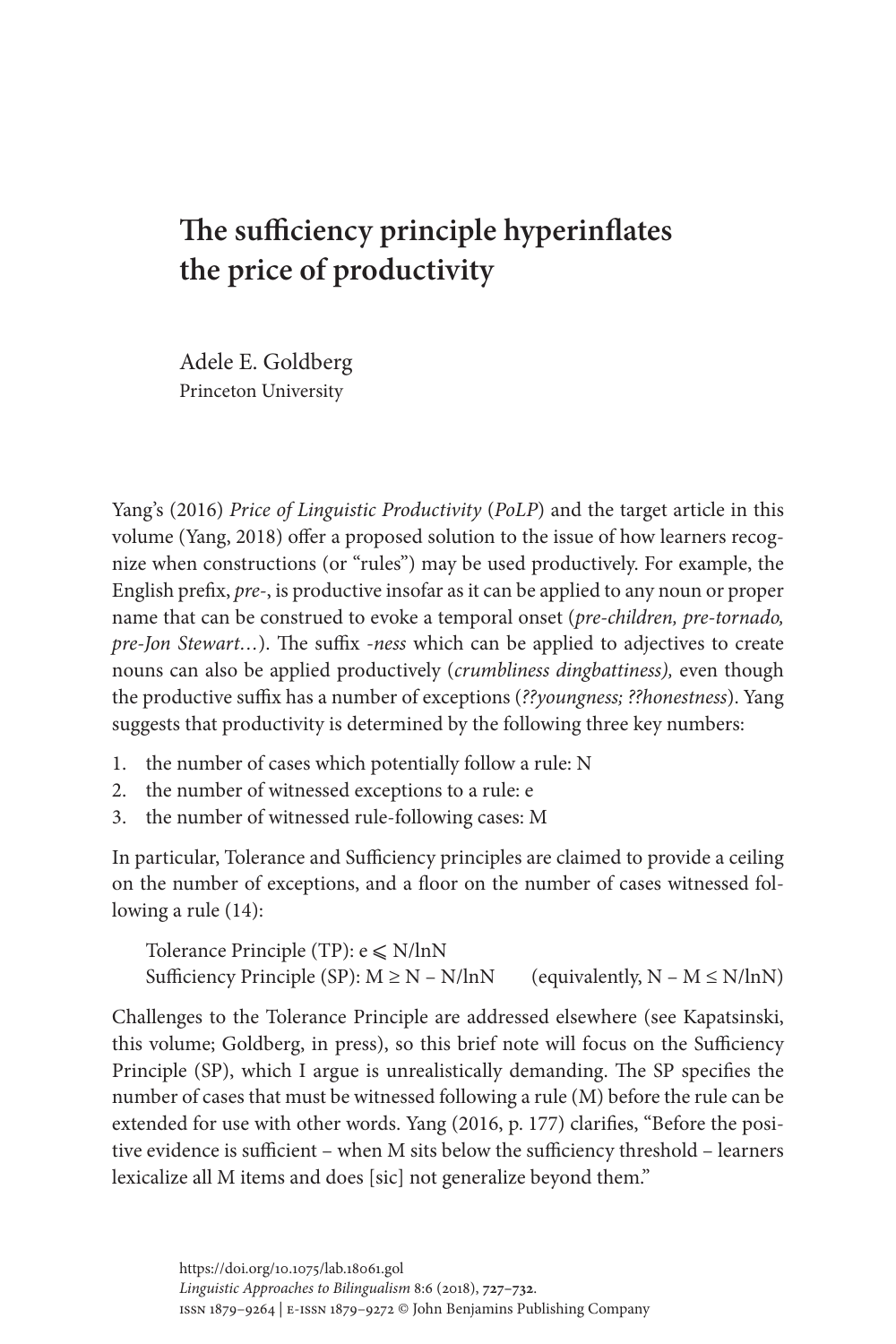To be concrete, if a rule potentially applies to, say, 100 cases, the TP allows up to 22 of them to be exceptions; the SP then requires that fully 78 of them must be witnessed following the rule before it can be used productively  $(78 = 100 - 22)$ . "Only when M crosses the Sufficiency threshold does R become a truly productive rule" (2016, p. 178). *PoLP* further assumes that learners may mistakenly make a rule productive, resulting in overgeneralization errors, but that they "can still backtrack to lexicalization if the amount of positive evidence [M] drops below the Sufficiency threshold" (2016, p. 213). That is, if a child recognizes that the rule may potentially apply to more cases than previously thought, say 500 cases  $(N = 500)$ , *PoLP* predicts that the child will tolerate up to 80 exceptions but must witness at least *420* rule-following cases. Note that in order to count to 420, all rule-following instances must be retained throughout language learning. Each new rule-following case must be compared against each previously encountered rule-following case in order to know if the total number of rule-following cases should be increased.

Whenever the number of exceptions to a rule reaches its maximum, as it often does in the examples cited, *learners must witness and retain all other cases* that *potentially* follow a rule actually following the rule in order for the rule to become 'productive.' While children have been argued to be conservative learners, the SP takes conservatism to a whole new level.

If we assume that at the point when speakers know they can apply *pre-* productively, they have witnessed 1000 proper names or nouns that can potentially be construed to evoke a temporal onset, the SP requires that they must have actually witnessed roughly *855* distinct names or nouns being used with the *pre-* prefix. Note that SP requires that this enormous number must be witnessed *even though there are 0 exceptions*, because the SP does not make any reference to the number of witnessed exceptions (e). Surely this sets the cost of productivity unnecessarily high. Moreover, the need to retain massively long lists of rule-following cases before a rule becomes productive undermines the stated reason that a productive rule is created in the first place, as productive rules are assumed to increase efficiency: "learners postulate a productive rule only if it results in a more efficient organization of language, as measured in processing time, *rather than listing everything in lexical storage*" (2016, p. 9). But the Sufficiency Principle presumes that children retain all rule-following cases (as well as all exceptions) on an ongoing basis.

Fortunately, there are other ways to address the partial productivity puzzle [\(Ambridge et al., 2018](#page-5-4); [Barddol, 2008](#page-5-5); [Booij, 2018;](#page-5-6) [Goldberg, in press;](#page-5-3) [Kapatsinki,](#page-5-7)  [2018;](#page-5-7) [Zeschel 2012](#page-5-8)). It is important to bear in mind that productive formulations are created in order to satisfy semantic and discourse demands: that is, on the basis of communicative need. For instance, we might creatively coin a word like *pre-Trump* in order to identify a general time period in political life that has no other conventional name. We confidently apply the term because as we have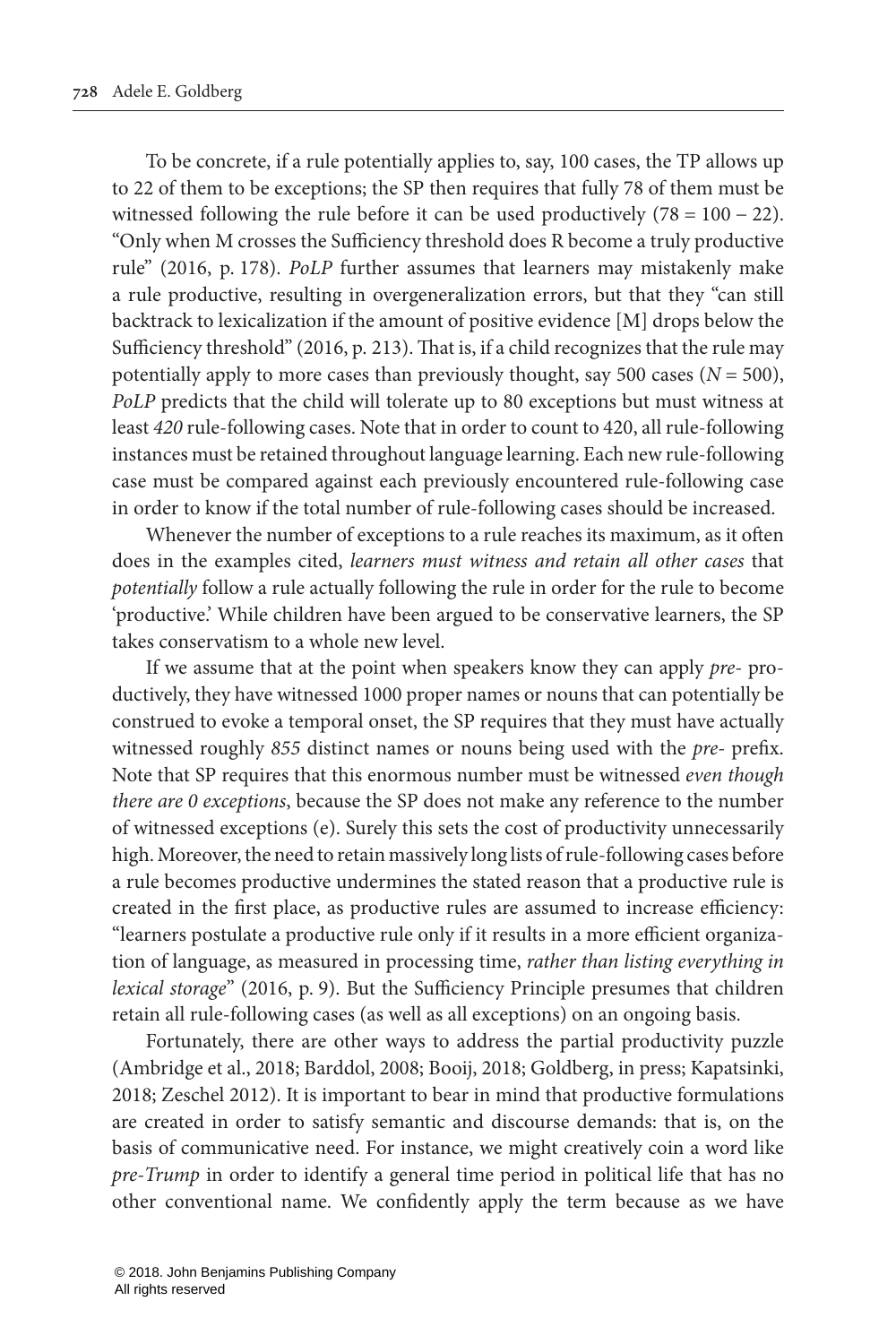witnessed other proper names being used in parallel ways (e.g., *pre-Watergate, pre-Columbine*). [Goldberg \(in press\)](#page-5-3) argues that productivity is determined by the same inductive generalizations that are required to form the 'rules' (constructions) in the first place. The proposal also takes into account the fact that constructions compete with one another to express our intended messages. That is, when there exists a conventional alternative way to express our intended meaning, constructions that are otherwise productive are constrained. For example, the *-ness* ending cannot be applied when a conventional means of expressing the intended meaning already exists. For example, the words ?*youngness,* and *?jealousness* are preempted or blocked by *youth* and *honesty* ([Aronoff, 1976;](#page-5-9) [Kiparsky, 1982](#page-5-10)).

The proposal in [Goldberg \(in press\)](#page-5-3) is intended to apply to grammar, morphology, and word meaning. Previously witnessed partially-abstracted exemplars cluster together in our hyper-dimensional representational space for language, forming a massively interrelated dynamic system (a construct-i-con), which is an expanded version of the lexicon. We use whichever combination of constuctions is sufficiently accessible and best matches our intended message-in-context. The following points constitute the heart of the proposal:

- Speakers balance the need to be expressive and efficient while obeying the conventions of our speech communities.
- Our memory is vast but not perfect: memory traces are retained but partially abstract ('lossy').
- Lossy memories are aligned when they share relevant aspects of form and function, resulting in overlapping, emergent clusters of representations: Constructions.
- New information is related to old information (memory is associative), resulting in a rich network of constructions.
- During production, multiple constructions compete with one another to express our intended message.
- During comprehension, mismatches between what is expected and what is witnessed fine-tune our network of learned constructions via error-driven learning.

[Goldberg \(in press\)](#page-5-3) also addresses age effects and differences between L1 and L2 learning. Research suggests two key factors lead to difficulty in reaching nativelike proficiency in an L2, beyond the amount and type of input that L2 learners receive. The first is a subtle warping of the conceptual space that is used for "thinking for speaking" ([Slobin, 1996](#page-5-11)). As adults, we have become highly practiced in the linguistic skills we already use regularly, and these skills constitute ingrained linguistic habits in which we use certain forms to express certain types of messages in certain types of contexts (chapter 4). We have implicitly learned that certain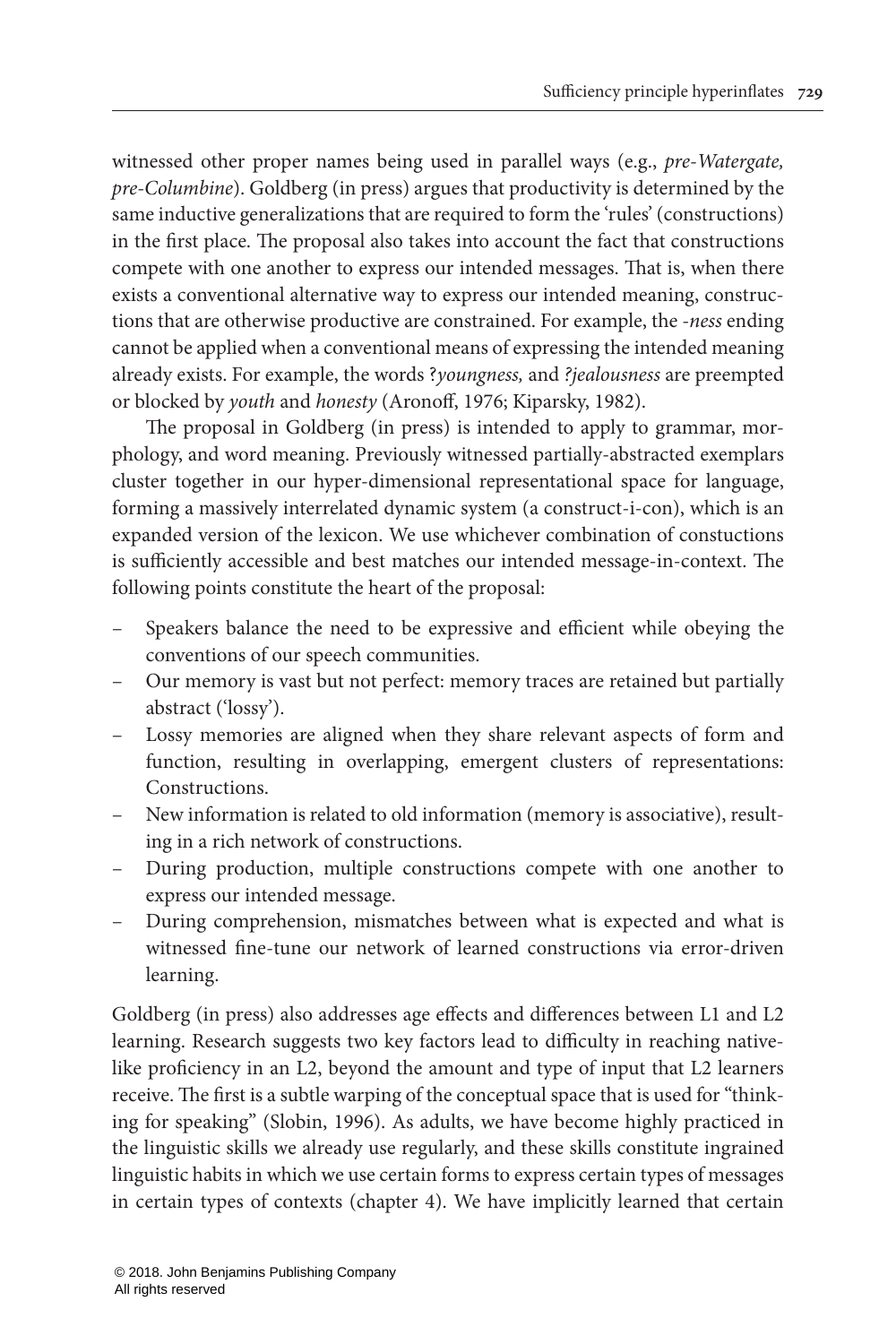dimensions and not others are important for clustering exemplars used to express various types of messages-in-context. This is the case for sounds, words, lexically filled constructions, and abstract argument structure constructions. Spanish speakers use a plural definite determiner in 'generic' contexts ( *Los perros son mamíferos*), native-English speakers use bare plurals (*Dogs are mammals*) in this context. Notably, Spanish speakers who learn English as a second language are prone to using the *English* definite determiner in generic contexts (?*The dogs are fun)* ([Ionin & Montrul, 2010\)](#page-5-12). L2 errors provide ample evidence for the idea that learning a language involves learning which constructions to use *in which contexts*.

Adult native speakers have assigned each particular construction of their L1 to a particular range of context types, and this assignment has been reinforced and fine-tuned over decades. Once a collection of context-types has been categorized together for the sake of an L1 construction, it becomes more difficult to assign an overlapping but distinct range of context types to a construction in L2.

A second difference is a reduction in competition-driven learning in L2, stemming from the added cognitive demands of using a second language. Native speakers are adept at generating expectations about upcoming words and forms as they comprehend language (e.g., [Arnold et al., 2000;](#page-5-13) [Dahan et al., 2000\)](#page-5-14), and our expectations become fine-tuned through the process of error-driven learning (*statistical preemption*, Goldberg, chapter 5). That is, if we expect one thing and witness another, the error signal leads to a change in the strengths of the connections that predict which constructions are used in which contexts. This in turn leads to more accurate predictions in the future. A number of related findings suggest that L2 speakers are less likely than native speakers are to predict upcoming forms during online comprehension, even when they demonstrate knowledge of the forms during production and in off-line tasks (e.g., [Grüter et al., 2014](#page-5-15); [Kaan](#page-5-16)  [et al., 2014;](#page-5-16) [Lew-Williams & Fernald, 2010](#page-5-17)). To the extent that L2 learners' ability to predict upcoming grammatical forms is reduced, competition-driven learning will be correspondingly reduced. In particular, if non-native speakers do not anticipate upcoming utterances to the same extent as native speakers do, they will have less opportunity to learn from predictions that are subsequently corrected.

To summarize, attention to communicative needs, context, prior learning, and cognitive load are all necessary to account for when learners use constructions productively and how L2 speakers differ from native speakers. It is not sufficient to simply count numbers, and it is not necessary to count all potential instances.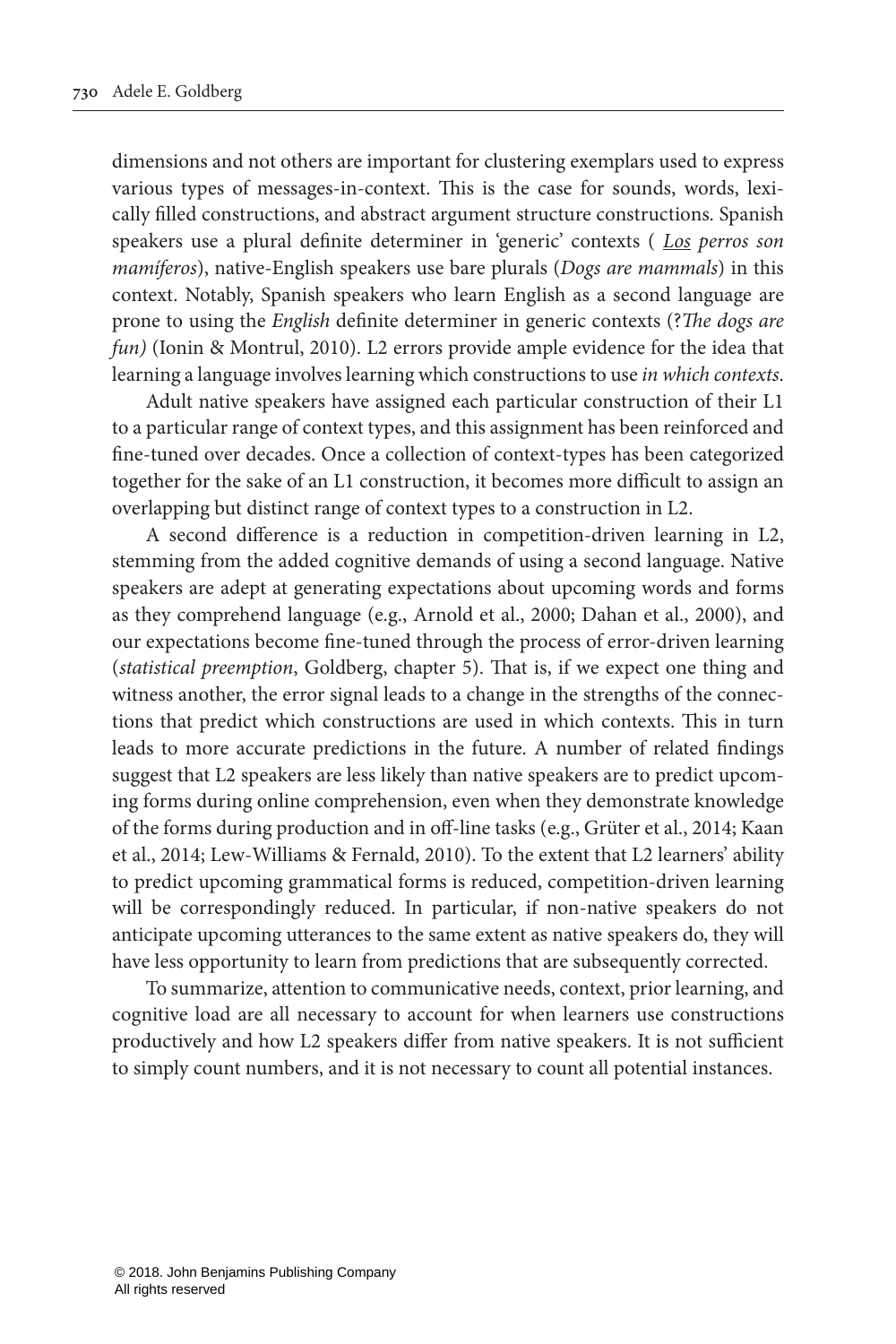#### **References**

- <span id="page-5-4"></span>Ambridge, B., Barak, L., Wonnacott, E., & Bannard, C. (2018). Effects of Both Preemption and Entrenchment in the Retreat From Verb Overgeneralization Errors: Four Reanalyses and an Extended Replication. *Collabra: Psychology* 4:1. <https://doi.org/10.1525/collabra.133>
- <span id="page-5-13"></span>Arnold, J. E., Eisenband, Brown-Schmidt S., & Trueswell, J. C. (2000). The Rapid Use of Gender Information: Evidence of the Time Course of Pronoun Resolution from Eyetracking. *Cognition* 76(1): 13–26. [https://doi.org/10.1016/S0010-0277\(00\)00073-1](https://doi.org/10.1016/S0010-0277(00)00073-1)
- <span id="page-5-9"></span>Aronoff, M. (1976). *Word formation in generative grammar*. Cambridge, Mass: Linguistic Inquiry Monographs.
- <span id="page-5-5"></span>Barðdal, J. (2008). *Productivity: Evidence from case and argument structure in Icelandic*. John Benjamins Publishing. <https://doi.org/10.1075/cal.8>
- <span id="page-5-6"></span>Booij, G. (2018). *The Construction of Words: Advances in Construction Morphology*. Springer.
- <span id="page-5-14"></span>Dahan, D., Swingley, D., Tanenhaus, M. K., & Magnuson, J. S. (2000). Linguistic Gender and Spoken-Word Recognition in French. *Journal of Memory and Language* 42(4): 465–80. <https://doi.org/10.1006/jmla.1999.2688>
- <span id="page-5-3"></span>Goldberg, A. E. (in press). *Explain me this: creativity, competition and the partial productivity of constructions*. Princeton: Princeton University Press.
- <span id="page-5-15"></span>Grüter, T., Hurtado, N., Marchman, V. A., & Fernald, A. (2014). Language Exposure and Online Processing Efficiency in Bilingual Development. *Input and Experience in Bilingual Development* 13: 15–36.
- <span id="page-5-12"></span>Ionin, T. & Montrul, S. (2010). The role of L1 transfer in the interpretation of articles with definite plurals in L2 English. *Language Learning*, 60(4), 877–925. <https://doi.org/10.1111/j.1467-9922.2010.00577.x>
- <span id="page-5-16"></span>Kaan, E. (2014). Predictive Sentence Processing in L2 and L1: What Is Different? *Linguistic Approaches to Bilingualism* 4(2): 257–82. <https://doi.org/10.1075/lab.4.2.05kaa>
- <span id="page-5-2"></span>Kapatsinski, V. (this volume). On the intolerance of the Tolerance Principle. *Linguistic Approaches to Bilingualism*, 8(6), 738–742.
- <span id="page-5-7"></span>Kapatsinski, V. (2018). *Changing minds changing tools: From learning theory to language acquisition to language change*. Cambridge: MIT Press.
- <span id="page-5-10"></span>Kiparsky, P. (1982). Word-formation and the lexicon. Mid-America Linguistics Conference.
- <span id="page-5-17"></span>Lew-Williams, C., & Fernald, A. (2010). Real-Time Processing of Gender-Marked Articles by Native and Non-native Spanish Speakers. *Journal of Memory and Language* 63(4): 447–64. <https://doi.org/10.1016/j.jml.2010.07.003>
- <span id="page-5-11"></span>Slobin, D. (1996). From 'Thought and Language' to 'Thinking for Speaking'. In J. J. Gumperz and S. C. Levinson (Eds.), *Rethinking Linguistic Relativity*, 70–96. Cambridge, UK: Cambridge University Press.
- <span id="page-5-0"></span>Yang, C. (2016). *The price of linguistic productivity: How children learn to break the rules of language*. Cambridge, MA: The MIT Press.
- <span id="page-5-1"></span>Yang, C. (2018) A formalist approach to language acquisition. *Linguistic Approaches to Bilingualism*, 8(6), 665–706.
- <span id="page-5-8"></span>Zeschel, A. (2012). *Incipient productivity: A construction-based approach to linguistic creativity* (Vol. 49). Walter de Gruyter.